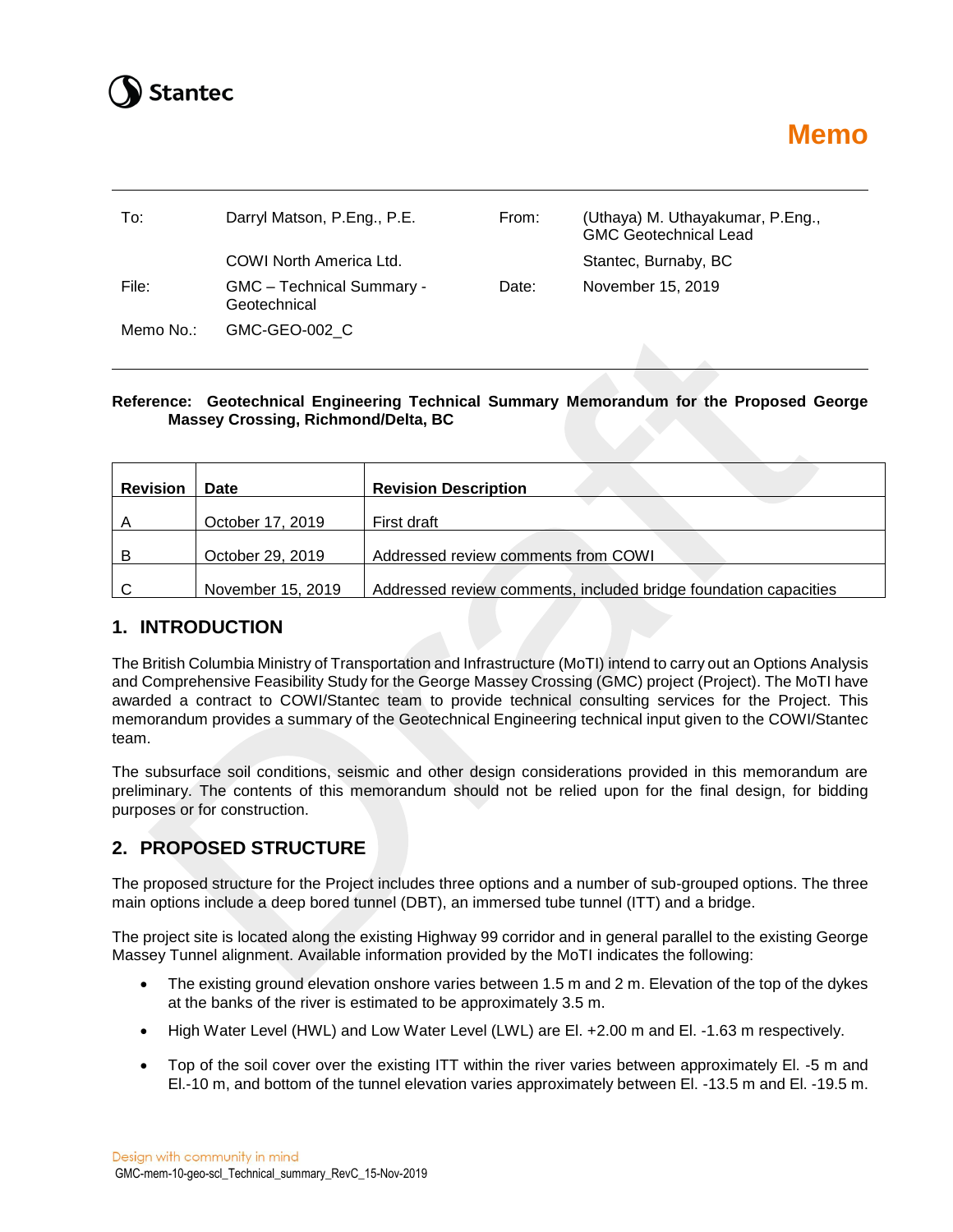November 15, 2019 Darryl Matson, P.Eng., P.E. Page 2 of 17

#### **Reference: Geotechnical Engineering Technical Summary Memorandum for the Proposed George Massey Crossing, Richmond/Delta, BC**

• Bottom of Deas Slough at the deepest location is shown to be at an approximate elevation of -3.7 m.

All elevations referred to in this memorandum are with respect to the Geodetic Datum.

### **3. TECHNICAL SUMMARY**

This section provides a summary of the geotechnical input provided to the COWI/Stantec team for the Project.

#### **3.1 SUBSURFACE CONDITIONS**

#### **3.1.1 Surficial Geology**

The Surficial Geology Map No. 1486A, prepared by the Geological Survey of Canada identifies the subsoil conditions at this site as Fraser River Sediments – Deltaic and distributary channel fill sediments overlying and cutting estuarine sediments and overlain in much of the area by overbank sediments.

#### **3.1.2 Geotechnical Exploration Work**

Geotechnical exploration work, including Cone Penetration Testing with pore water pressure measurements (CPTu), Cone Penetration Test with shear wave velocity measurements (SCPTu), boreholes with Standard Penetration Test (SPT), soil sampling, laboratory testing and a pile load test were completed at locations along the existing Highway 99 and the tunnel alignment, at various times between 1956 and 2017. The previous work is described within the following reports:

- 1. Massey tunnel site investigation, dated June 04, 1991.
- 2. Geotechnical exploration and report, George Massey Tunnel CPT and drillhole testing 2006, dated October 18, 2006.
- 3. Factual Geotechnical report, Highway 99/Steveston Highway Interchange improvement project, dated February 28, 2013.
- 4. Field Data Report, George Massey Tunnel Replacement (GMTR) project, dated January 15 to May 29, 2014.
- 5. Downhole Seismic Field Data Report, GMTR project, dated February 24 and March 24, 2014.
- 6. Geotechnical data report, GMTR project, dated April 23, 2014.
- 7. Supplemental Geotechnical laboratory testing, GMTR project, dated June 23, 2014.
- 8. Geotechnical data report, Highway 99 and Interchanges, GMTR project, dated March 17, 2015.
- 9. Geotechnical data report, Test pile site, GMTR project, dated April 28, 2015.
- 10. Geotechnical data report, Steveston Highway Interchange and Green Slough, GMTR project, dated December 03, 2015.
- 11. Geotechnical data report, BC Hydro line relocation, GMTR project, dated December 11, 2015.
- 12. Geotechnical data report Oak Street Bridge to Ladner Trunk Road, GMTR project, dated February 02, 2017.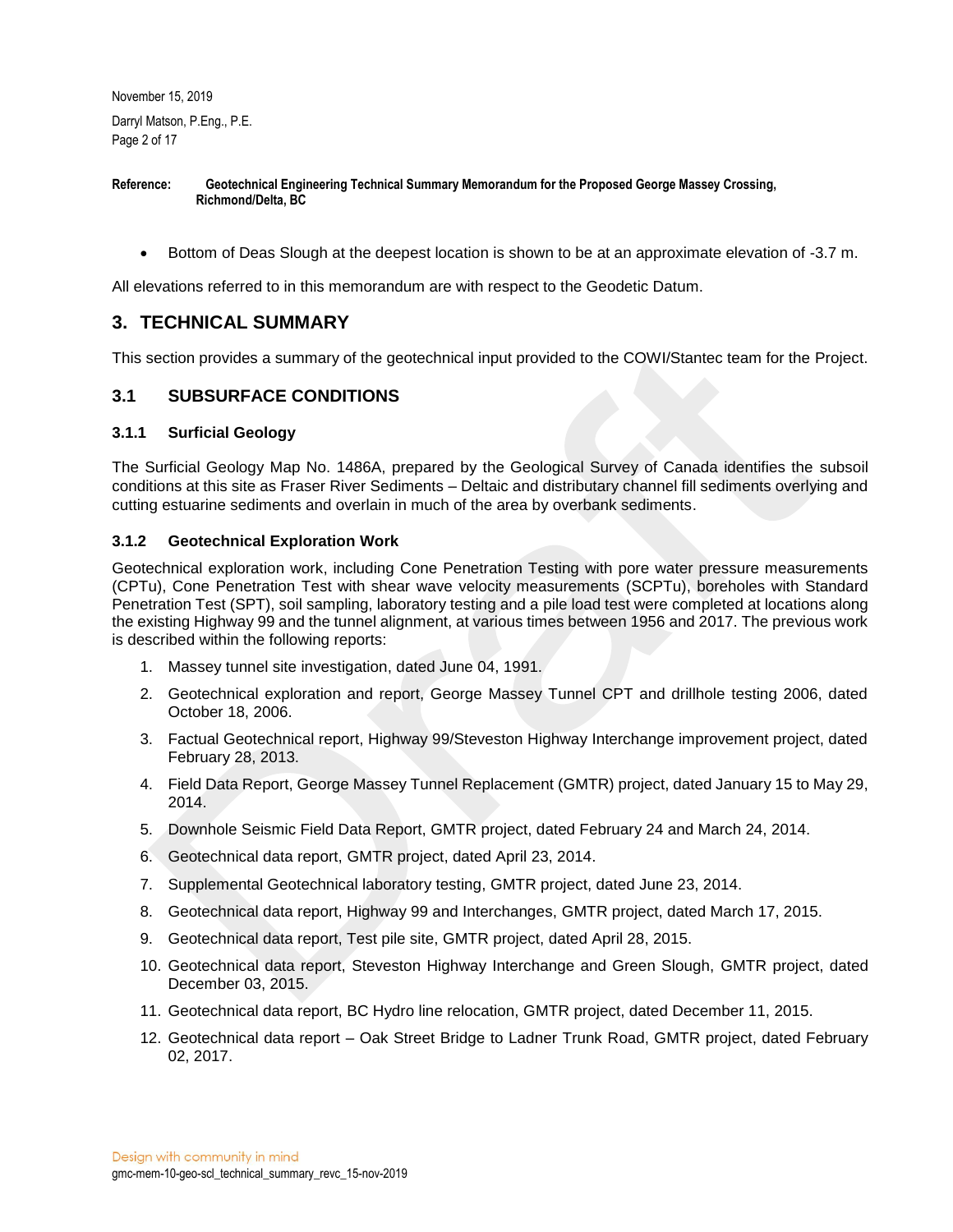November 15, 2019 Darryl Matson, P.Eng., P.E. Page 3 of 17

#### **Reference: Geotechnical Engineering Technical Summary Memorandum for the Proposed George Massey Crossing, Richmond/Delta, BC**

Drawings showing the locations of the previously completed boreholes were provided to the COWI/Stantec team but are not included in this summary.

Brief description of the borehole drilling work, completed between 1956 and 2017 is given below:

**Borehole drilling in 1956:** Ten boreholes were completed along the existing tunnel alignment and the approaches. The depth of the boreholes drilled over water varied approximately between 20 m and 30 m below the river bottom.

**Borehole drilling and CPT work in 1991:** CPTu, SCPTu and boreholes with SPT were completed in 1991 by the B.C. Ministry of Transportation and Highways. This work included four CPTu holes over water to depths of 18.2 m to 30.6 m below the river bottom and two CPTu holes on land near the north and south entrance to the tunnel to depths of 27.2 m and 38.3 m respectively below the existing ground surface. Shear wave velocity profiles were obtained in three of the cone penetration test holes over water and in both land holes. Two over-water boreholes to depths of 9 m and 13 m below the river bottom were also completed. SPTs were completed in the two boreholes at approximately 1.5 m depth interval.

**Borehole drilling and CPT work in 2006:** A total of 12 CPTu holes and two boreholes were completed within the river on either side of the tunnel. The depth of the CPTu holes varied between 19.6 m and 32.1 m below the river bottom and the boreholes were 18.3 m and 26.5 m deep. ODEX drilling method was utilized at each CPT location to drill through the existing rip-rap and the gravel blanket prior to the CPT work. The drill holes were advanced into the river bottom to collect soil samples to depths varying between 3 m and 9.8 m.

**Borehole drilling and CPT work in 2013:** The work in 2013 was for the preliminary design of Steveston Highway Interchange, and included drilling of ten auger boreholes to 6.1 m to 15 m depth and three CPTu and one SCPTu holes to 32.3 m to 45.5 m below the ground surface.

**Borehole drilling and CPT work in 2013 – 2014:** Work completed in 2013 to 2104 included the following:

- Two deep boreholes near the north and south entrance to the existing tunnel, BH13-01 (335 m deep) and BH13-02 (338 m deep) respectively. The records of the boreholes indicate that the Holocene-Pleistocene Geologic boundary was at 314 m and 317 m depth below the existing ground surface near the north and south entrance to the existing tunnel respectively.
- Four 165 m to 170 m deep SCPTu holes, two holes near the north entrance to the tunnel (DEEP-SCPT14-03 and -04) and the other two near the south entrance (DEEP-SCPT14-01 and -02).
- Six 100 m to 106 m deep CPTu holes between the north bank of the river and Steveston Highway (CPT14-30 to -34 and -46).
- Seven 100 m to 110 m deep CPTu holes in Deas Island (CPT14-35 to -41).
- Four 100 m deep CPTu holes in Delta, between the south bank of Deas Slough and River Road.
- Six 75 m deep SCPTu holes between the north bank of the river and Steveston Highway (SCPT14-01 to -06).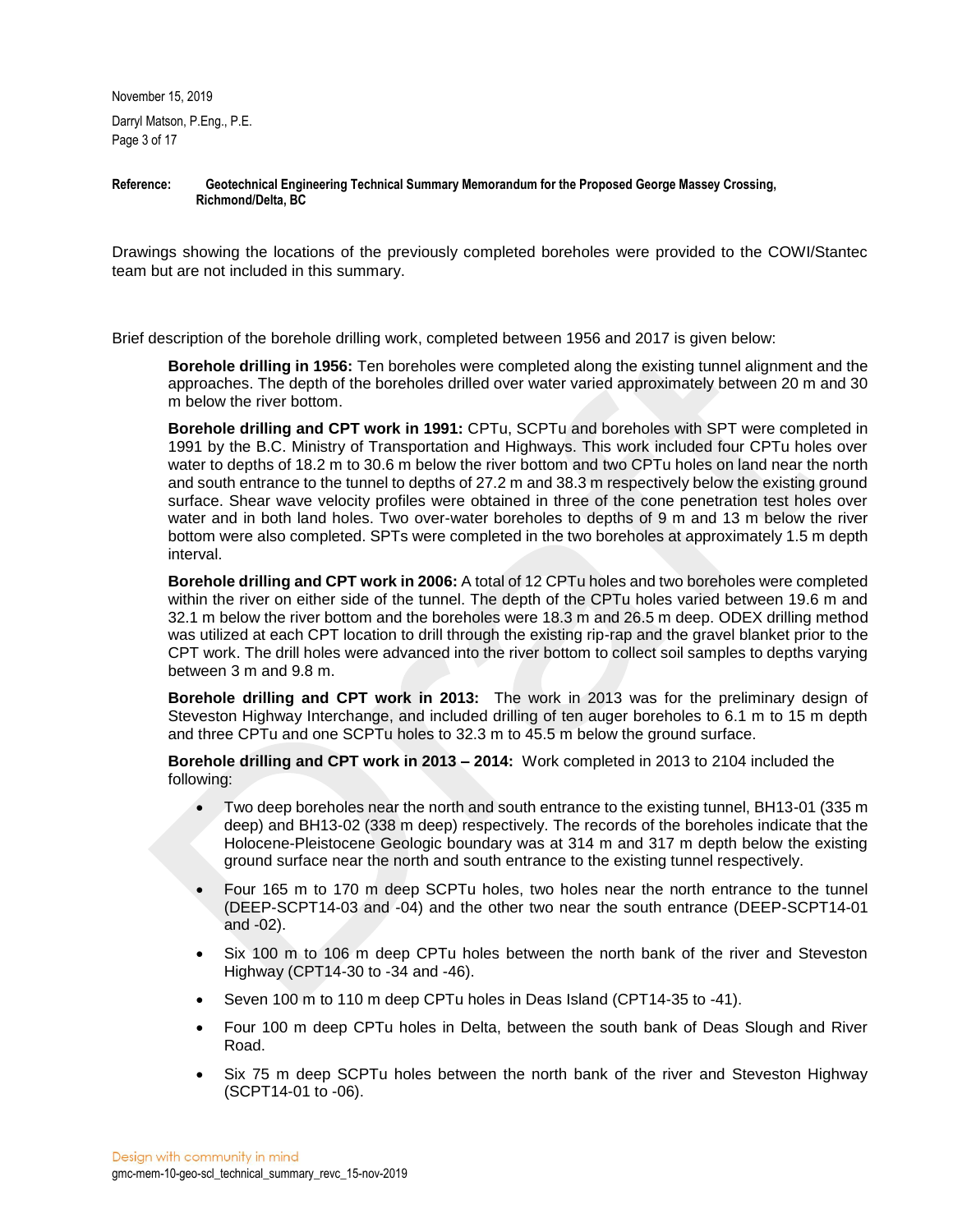November 15, 2019 Darryl Matson, P.Eng., P.E. Page 4 of 17

#### **Reference: Geotechnical Engineering Technical Summary Memorandum for the Proposed George Massey Crossing, Richmond/Delta, BC**

- Two 75 m deep SCPTu holes in Deas Island, one at mid-length of the island and the other at the southern tip (SCPT14-12 and -11 respectively).
- Four 75 m deep SCPTu holes between the south bank of Deas Slough and Highway 17A (SCPT14-07 to -10).

**Borehole drilling and CPT work in 2015:** Work completed in 2015 included the following:

- Eight 3 m deep auger boreholes along the existing shoulders of Highway 99, from Westminster Highway to Steveston Highway.
- 24 CPTu holes to depths of 40 m to 100 m below the existing ground surface, located between Westminster Highway and Highway 17A.
- One deep borehole to 202 m depth and three CPTu holes to 100 m depth below the existing ground surface at the pile load test location, in Deas Island, near the south entrance to the existing tunnel.
- Five boreholes to depths of 11 m to 50 m and two SCPTu holes to 55 m depth below the existing ground surface, located on the north and south sides of the Fraser River and west side of the existing tunnel.

**Borehole drilling and CPT work in 2017:** Work in 2017 included two SCPTu holes to 105 m and 132 m depth, and one sonic borehole to 53 m depth below the existing ground surface, located between Steveston Highway Interchange and the existing tunnel.

#### **3.1.3 Subsurface Soil Conditions**

The subsurface soil conditions described in this memorandum were derived using borehole records provided by the MoTI. Table 1 provides a summary of the generalized subsurface conditions, in the order of increasing depth.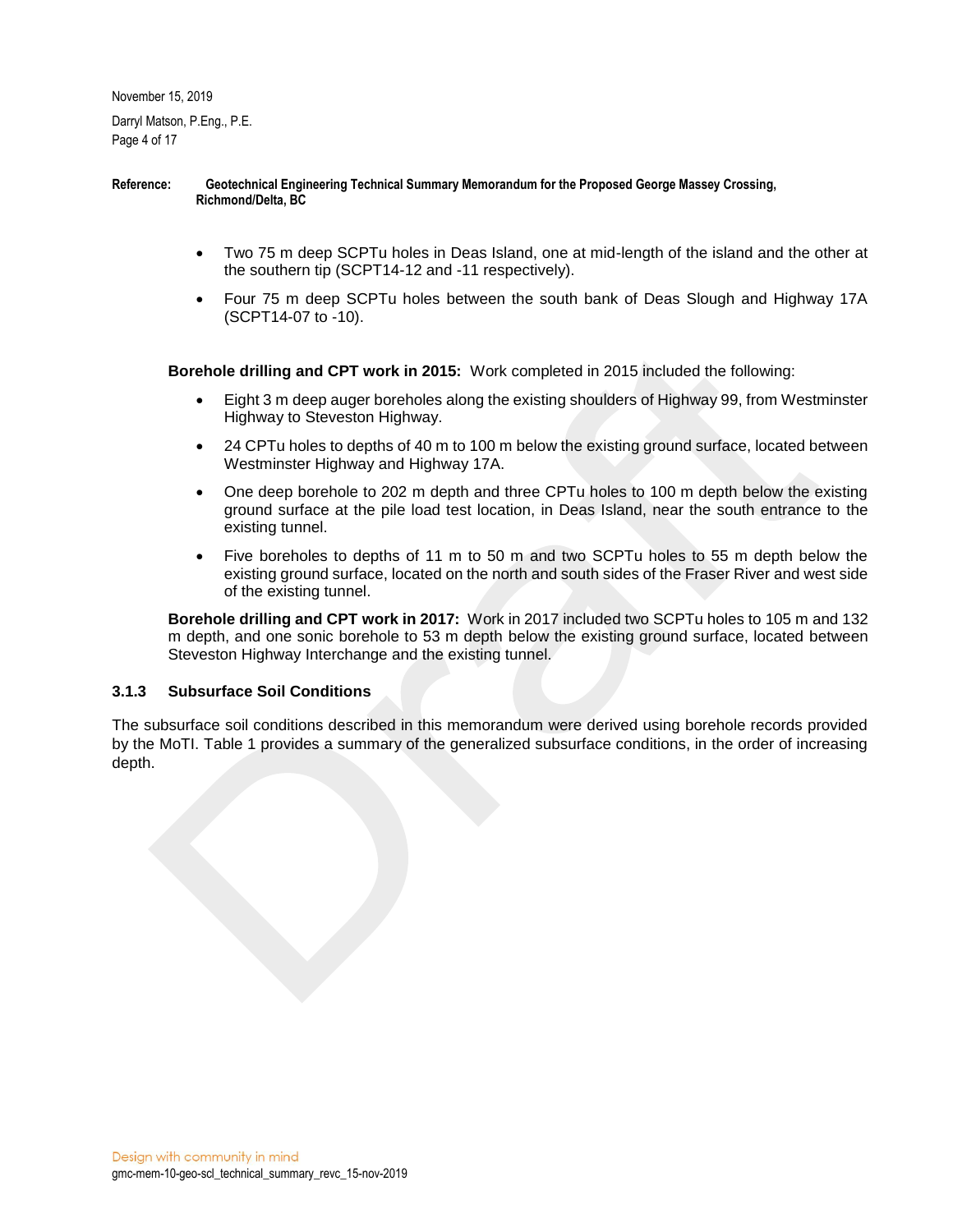November 15, 2019 Darryl Matson, P.Eng., P.E. Page 5 of 17

#### **Reference: Geotechnical Engineering Technical Summary Memorandum for the Proposed George Massey Crossing, Richmond/Delta, BC**

|  | Table 1. Generalized Subsurface Soil Conditions along the Proposed GMC |  |  |  |
|--|------------------------------------------------------------------------|--|--|--|
|  |                                                                        |  |  |  |

| <b>Soil Unit</b>                         | <b>Description</b>                                                                                                                                                                                                                                                                                                                                                           | <b>Thickness</b>                                                          |  |  |
|------------------------------------------|------------------------------------------------------------------------------------------------------------------------------------------------------------------------------------------------------------------------------------------------------------------------------------------------------------------------------------------------------------------------------|---------------------------------------------------------------------------|--|--|
| Post-<br>glacial.<br>Fraser<br>delta and | Compressible clayey SILT and silty CLAY, firm to stiff near the<br>surface and becomes soft with increasing depth.                                                                                                                                                                                                                                                           | -4.5<br>$2.5$ to<br>m<br>onshore.<br>Not present in the<br>river channel. |  |  |
| marine<br>sediments.                     | Loose to compact SAND to silty SAND, intersected by clayey SILT<br>layers.                                                                                                                                                                                                                                                                                                   | 23 to 30 $m$ – onshore.<br>15 to 25 $m -$ below<br>river bottom.          |  |  |
|                                          | Compressible clayey SILT to silty CLAY interlayered with SAND.<br>Bottom of this soil layer is about 314 and 317 m deep below the<br>existing north and south dykes respectively.<br>Five to ten metre thick compact sand layers were encountered<br>between 50 m and 75 m depth below the existing ground surface.<br>The sand layers are not continuous between boreholes. | About 300 m                                                               |  |  |
| Pleistocene                              | Dense to very dense SAND and very stiff to hard SILT and clayey<br><b>SILT</b>                                                                                                                                                                                                                                                                                               | Estimated<br>to<br>be<br>more<br>than $700 \text{ m}$                     |  |  |

#### **3.1.4 Soil Parameters**

l

Soil parameters used in geotechnical analyses for developing preliminary design considerations are discussed in this section.

The in-situ void ratio for the silts and clays was estimated using the site-specific natural moisture content (W) values reported in the borehole logs together with an assumed specific gravity  $(G_s)$  of 2.7 for silts and clays: e  $=$   $(G<sub>s</sub>)(W)$ , assuming water saturated soils. The unit weight was estimated by the equation as (1+W)/(1+e)(Gs×γw), where γ<sup>w</sup> is the unit weight of water. Unit weight of sand was taken as 19 kN/m<sup>3</sup> based on previous work and published literature on Fraser River sands (e.g.: Uthayakumar and Naesgaard, 2004)<sup>1</sup>. Poisson's ratio was assumed as 0.3. Shear modulus, G: The maximum shear modulus was calculated G<sub>max</sub> as  $(\rho)(V_s)^2$ , where  $\rho$  is the density of soil and  $V_s$  is the shear wave velocity as measured in SCPT<sub>u</sub> locations.

The effective shear strength parameters for the subsurface sands were obtained from published laboratory test data on Fraser River sands (e.g.: Uthayakumar and Vaid, 1998<sup>2</sup>, Vaid and Thomas, 1995<sup>3</sup>). Undrained shear strength of the silts and clays were derived using the Cone Penetration Test (CPTu) data as  $S_u = (Q_t - \sigma_v)/N_{kt}$ , where  $Q_t$  is the cone resistance,  $\sigma_v$  is the total vertical stress and N<sub>kt</sub> was taken as 15, based on published

<sup>1</sup> Uthayakumar, M. and Naesgaard, E. Ground response analysis for seismic design in Fraser River delta, British Columbia. Proceedings of the 13th World Conference on Earthquake Engineering, August 1-6, 2004, Vancouver, BC.

<sup>2</sup> Uthayakumar, M. and Vaid, Y. P. (1998). "Static liquefaction of sands under multi axial loading". Canadian Geotechnical Journal, Vol. 35, pp.273-283.

<sup>3</sup> Vaid, Y.P. and Thomas, J. (1995). "Liquefaction and post-liquefaction behavior of sand". Journal of Geotechnical Engineering; Vol. 121(2): pp. 163-173.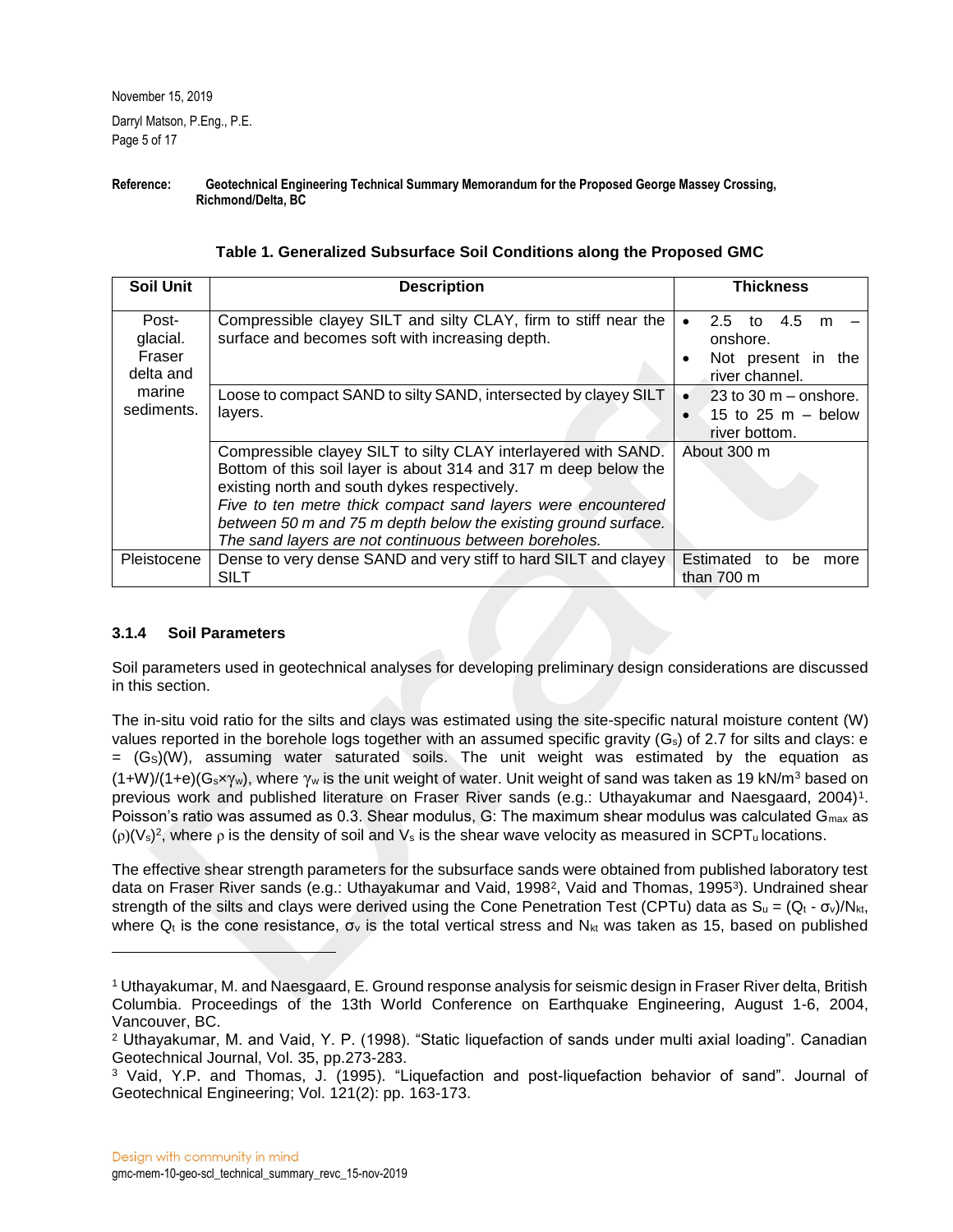November 15, 2019 Darryl Matson, P.Eng., P.E. Page 6 of 17

#### **Reference: Geotechnical Engineering Technical Summary Memorandum for the Proposed George Massey Crossing, Richmond/Delta, BC**

correlations between laboratory tests and CPTu data on Fraser Delta soils (e.g.: Creig, Campanella and Robertson, 1987<sup>4</sup> ). Table 2 provides soil parameters for preliminary analysis and study.

| Soil Description                                                                                                            | <b>Thickness</b><br>(m) | Unit Wt<br>(kN/m <sup>3</sup> ) | Friction<br>Angle, (deg.) | Undrained<br>Shear<br>Strength, (kPa) |
|-----------------------------------------------------------------------------------------------------------------------------|-------------------------|---------------------------------|---------------------------|---------------------------------------|
| clayey SILT and silty CLAY - near the ground<br>surface onshore. Not present in the river<br>channel.                       |                         | 17.5                            | O                         | 30                                    |
| Loose to compact SAND to silty SAND                                                                                         | 15 to 30                | 19                              | 35                        |                                       |
| clayey SILT and silty CLAY. Five to ten metre<br>thick compact sand layers were encountered<br>between 50 m and 75 m depth. | >100                    | 18                              | 0                         | 2H                                    |

#### **Table 2. Soil Parameters for the Proposed GMC Analysis and Study**

H is the depth in metres from the existing ground surface for onshore locations and from the river bottom for locations along the river channel. S<sup>u</sup> for the deep SILT and CLAY was estimated as 0.24 times the vertical effective stress.

## **3.2 SEISMIC DESIGN CONSIDERATIONS**

The new GMC is designated as a "Lifeline" structure. Therefore, the design will comply with the performance criteria specified in the BC Supplement to the Canadian highway bridge design code CAN/CSA-S6-14. Design earthquake motions with return periods of 475, 975 and 2475-years would have to be considered as per CAN/CSA-S6-14. We have obtained seismic design parameters as specified in CAN/CSA-S6-14 for the three design return period events.

Earthquake ground motions and its frequency content would be altered as the earthquake induced shear waves propagate through the Fraser delta and the underlying marine sediments. Preliminary seismic ground response analyses (SGRA) were completed as part of this Project. The analyses were limited to the 2475-year return period event only for this preliminary study. The objectives of the SGRA are the following:

- Evaluate the effect of the deep soil deposit on ground response during earthquake shaking.
- Develop site-specific design response spectra for structural analyses.
- Obtain acceleration time-histories at the base of the proposed structures for potential use in structural analyses.
- Calculate cyclic shear stresses for liquefaction assessment.

The input to the SGRA included fifteen sets of "firm-ground" time-history records, spectrally matched to the 2,475-year return period Uniform Hazard Response Spectrum (UHRS). "Firm-ground" is defined as Site Class

l

<sup>4</sup> Creig, J.W., Campanella, R.G., Robertson, P.K. (1987). "Comparison of field vane results with other in-situ test results". ASTM Proceedings, International symposium on laboratory and field vane shear strength testing, Florida., January, 1987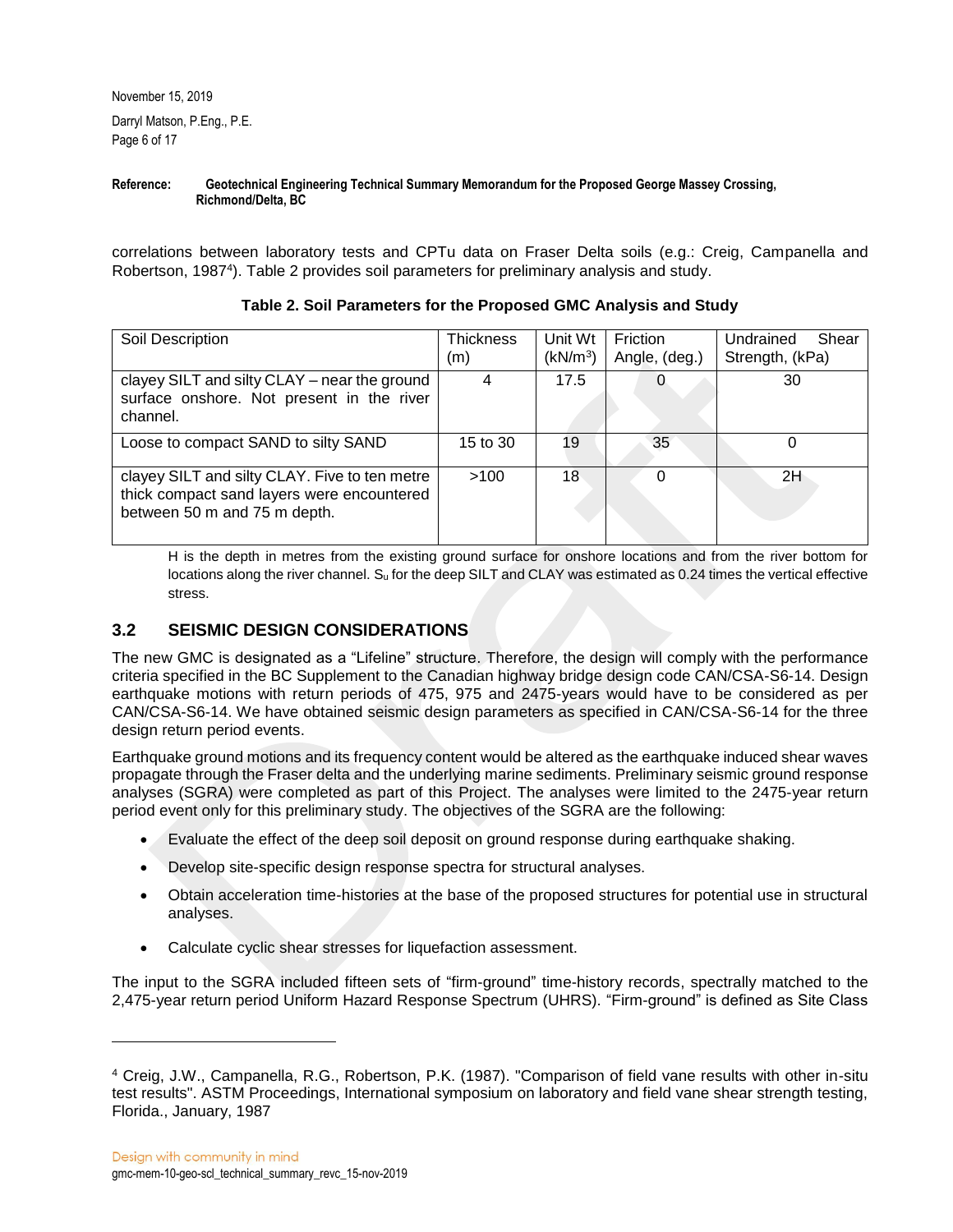November 15, 2019 Darryl Matson, P.Eng., P.E. Page 7 of 17

#### **Reference: Geotechnical Engineering Technical Summary Memorandum for the Proposed George Massey Crossing, Richmond/Delta, BC**

C soils with an average shear wave velocity of 450 m/s and the UHRS was derived in accordance with the provisions of CAN/CSA-S6-14 and the National Building Code of Canada (NBCC, 2015).

The records used in the analysis were developed earlier as part of the GMTR project in 2016. A single set of records is comprised of two orthogonal horizontal records and the relevant vertical record. The fifteen sets of time-history records included five sets of three sub-groups, representing sources from (1) shallow crustal, (2) deep in-slab, and (3) subduction interface earthquakes. All fifteen sets of time-history records were used in the SGRA.

Details of the analyses, procedures and models are not provided in this memorandum due to space limitation. Graphical representation of the soil models used in the analyses are provided in Figures 1 to 3.



**Figure 1. Soil Model used in Seismic Ground Response Analysis – North Bank of Fraser River**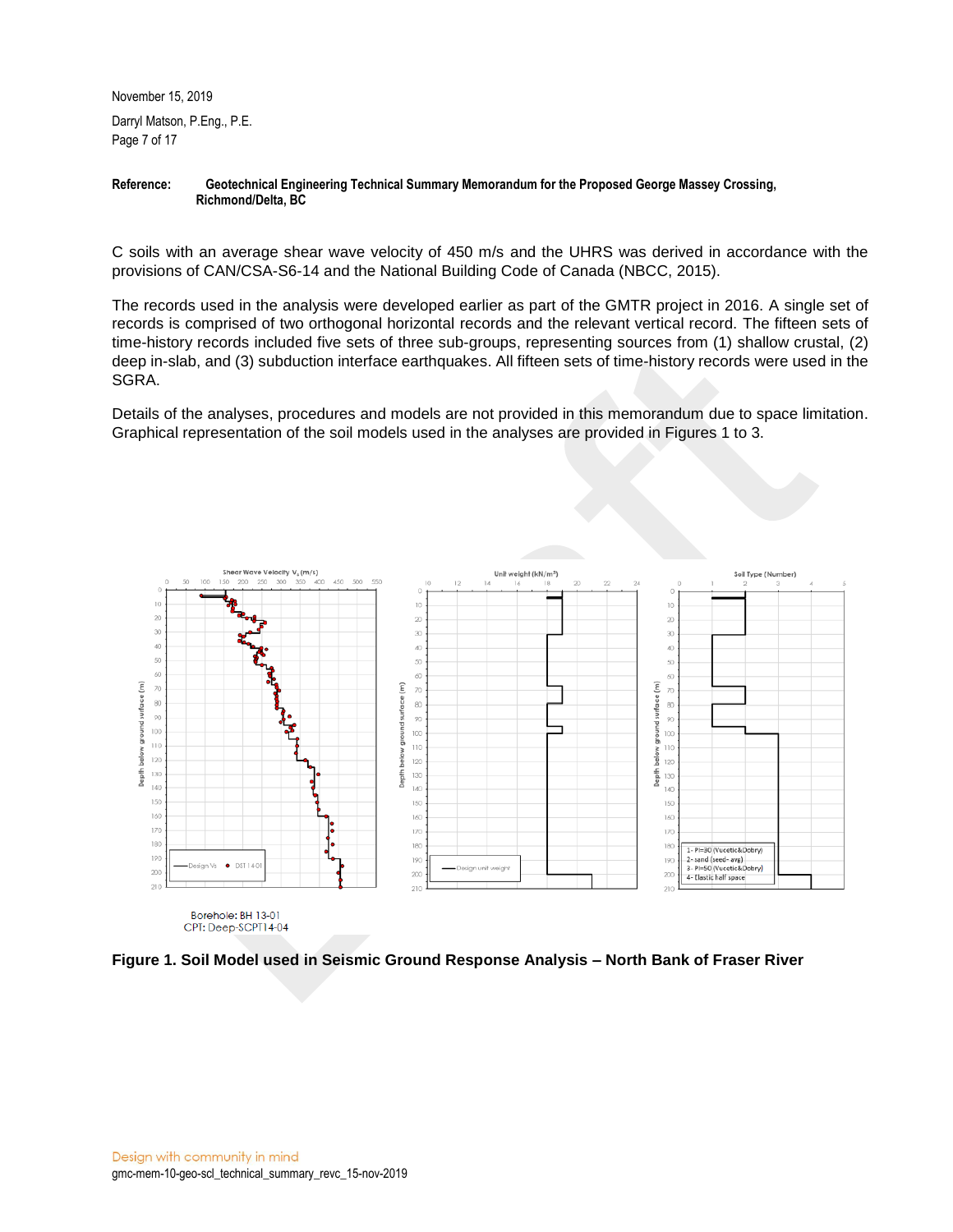November 15, 2019

Darryl Matson, P.Eng., P.E. Page 8 of 17



#### **Reference: Geotechnical Engineering Technical Summary Memorandum for the Proposed George Massey Crossing, Richmond/Delta, BC**

Data from:

1- SCPT: 91-03 (from El. -17.5 to 32.5 m)

2- Vs from El. -32.5 m to -200 m was driven from Deep-SCPT 14-04 following overburden stress correction

#### **Figure 2. Soil Model used in Seismic Ground Response Analysis – In-River**



**Figure 3. Soil Model used in Seismic Ground Response Analysis – South Bank of Fraser River**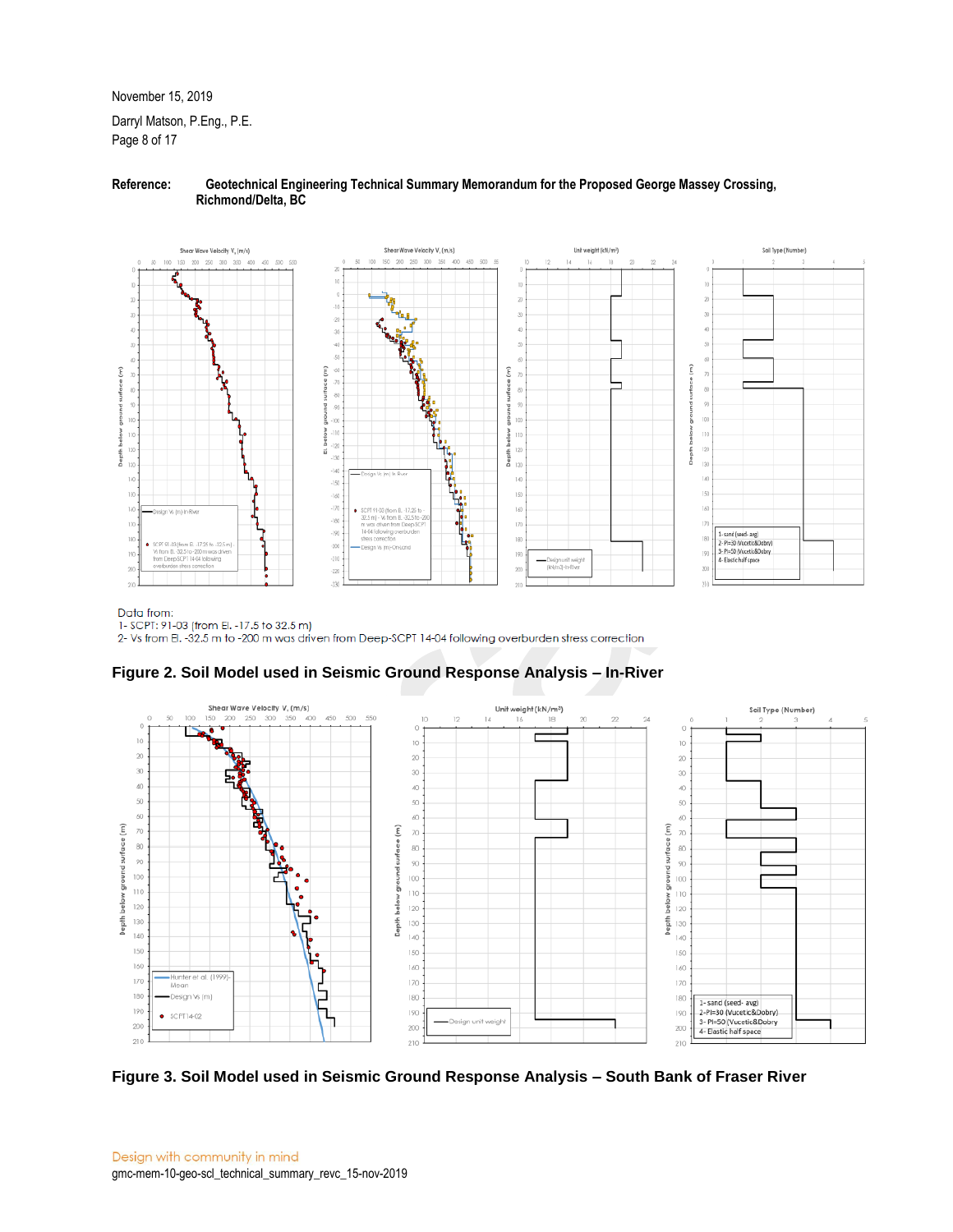November 15, 2019 Darryl Matson, P.Eng., P.E. Page 9 of 17

**Reference: Geotechnical Engineering Technical Summary Memorandum for the Proposed George Massey Crossing, Richmond/Delta, BC**

#### **3.2.1 Seismic Design Response Spectrum and Acceleration Time Histories**

Seismic design response spectra were developed using ground motions from the SGRA at various depths, including at the base of the proposed immersed tube tunnel (ITT), bridge pile caps and at the ground surface. The SGRA analyses were repeated at three representative locations along the proposed GMC alignment – the north and south banks of the river and in-river locations. The design response spectra were then provided to the design team as requested. Similarly, representative acceleration time histories were provided at the base of the proposed ITT. Each of the time histories included two horizontal orthogonal components and the corresponding vertical component, taken at the base of the tunnel at three locations, the north bank, in-river and the south bank.

Figures 4a, 4b and 4c present the acceleration response spectra from the SGRA analysis for north bank, inriver and for the south bank of the Fraser River respectively at the GMC.

A representative set of acceleration time histories, one of horizontal crustal and one of horizontal interface time history are shown in Figures 5a and 5b respectively for illustration.



**Figure 4. Acceleration response spectra for (a) north bank (b) in-river and (c) south bank of the Fraser River at the GMC**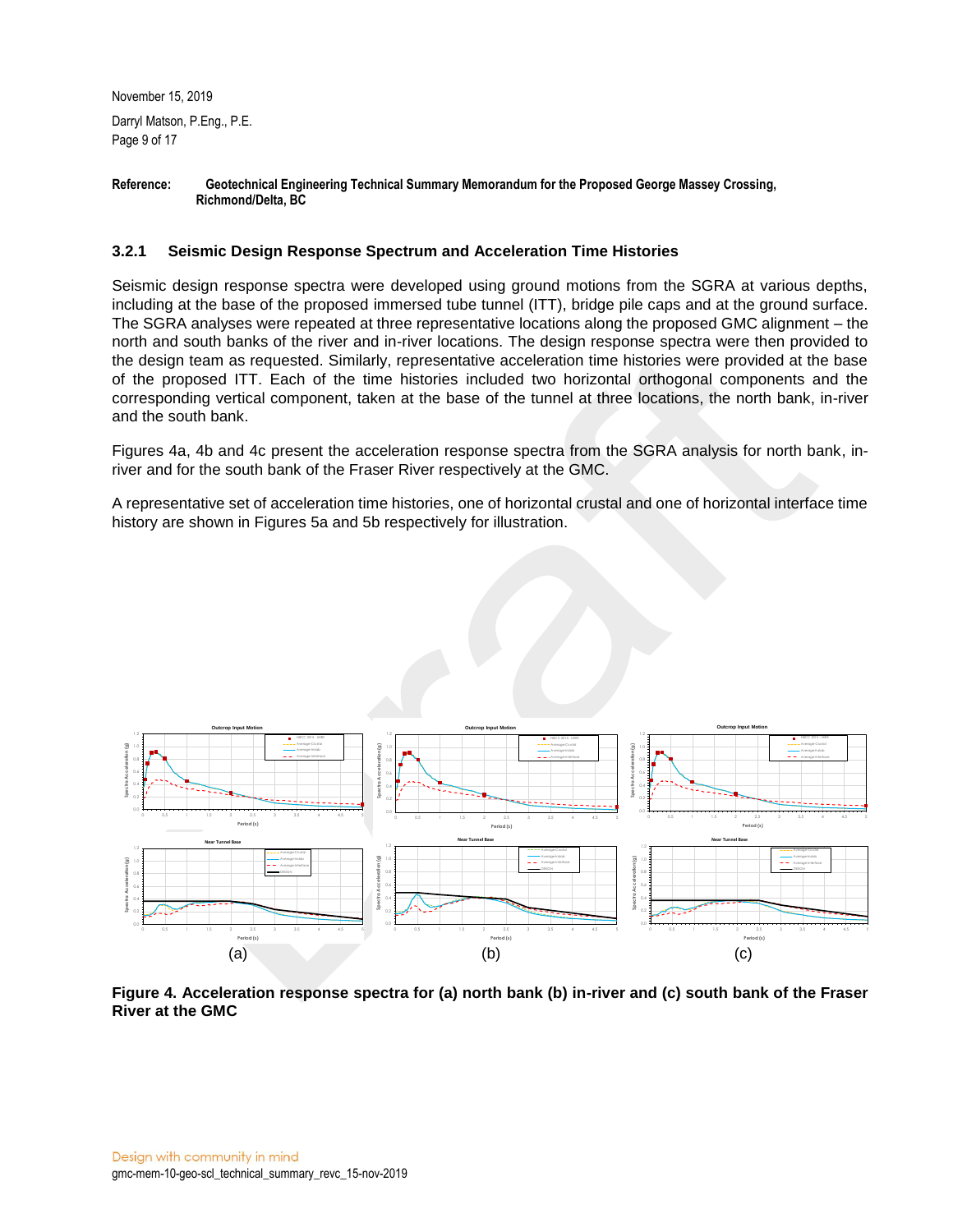November 15, 2019 Darryl Matson, P.Eng., P.E. Page 10 of 17

#### **Reference: Geotechnical Engineering Technical Summary Memorandum for the Proposed George Massey Crossing, Richmond/Delta, BC**



#### **Figure 5. Acceleration time history at the base of the tunnel at the north bank of the Fraser River at the GMC (a) one horizontal component from Crustal Earthquake (b) one horizontal component from Interface Earthquake**

#### **3.2.2 Liquefaction of Soils**

Liquefaction assessment of the subsurface soils were carried out using ground motions developed from the SGRA and the method developed by Boulanger and Idriss (2014). Details of the assessment are not included in this memorandum. Preliminary liquefaction assessment shows the following for the 2475-year return period seismic event:

- The existing sand to silty sand layer is liquefiable. Thickness of this liquefiable sand layer is assessed to be about 23 m on the northside of the Fraser River, about 30 m on the south side of the river and about 15 m to 30 m within the river channel.
- The five to ten metre thick sand layers within the deep SILT/CLAY layer are also considered to be liquefiable for the design 2475-year event. The sand layer is not continuous, occurs at different depths at different locations along the alignment. For preliminary design work, we have assumed about 40% of the five to ten metre thick sand layers below El. -25 m could potentially liquefy during the design 2475-year seismic event.

#### **3.2.3 Consequence of Liquefaction**

Consequences of liquefaction would include ground settlement, down drag load on piles foundations, reduction in pile capacity, pile settlement, large settlement or failure of shallow foundations, deformation of embankments, slopes and foundations, uplift of buried structures including tunnels, breakage of tunnel joints and water in-fill due to differential movement in horizontal and vertical directions. Post-earthquake settlement, assuming no ground improvement, in the order of 40 mm to 760 mm is estimated at onshore locations, varying with the thickness and density of the soils. Post-earthquake settlement within the river channel is estimated to be in the range of 200 mm to 1000 mm. Very large deformation of the ground, in the form of flow-slide is estimated with the existing dykes deforming towards the river. Large horizontal deformation due to flow slide would also result in large vertical deformation.

#### **3.2.4 Ground improvement**

Ground improvement would be required to minimize the effects of liquefaction and to reduce the risk of flowslide of the dykes. Ground improvement would be required as discussed below: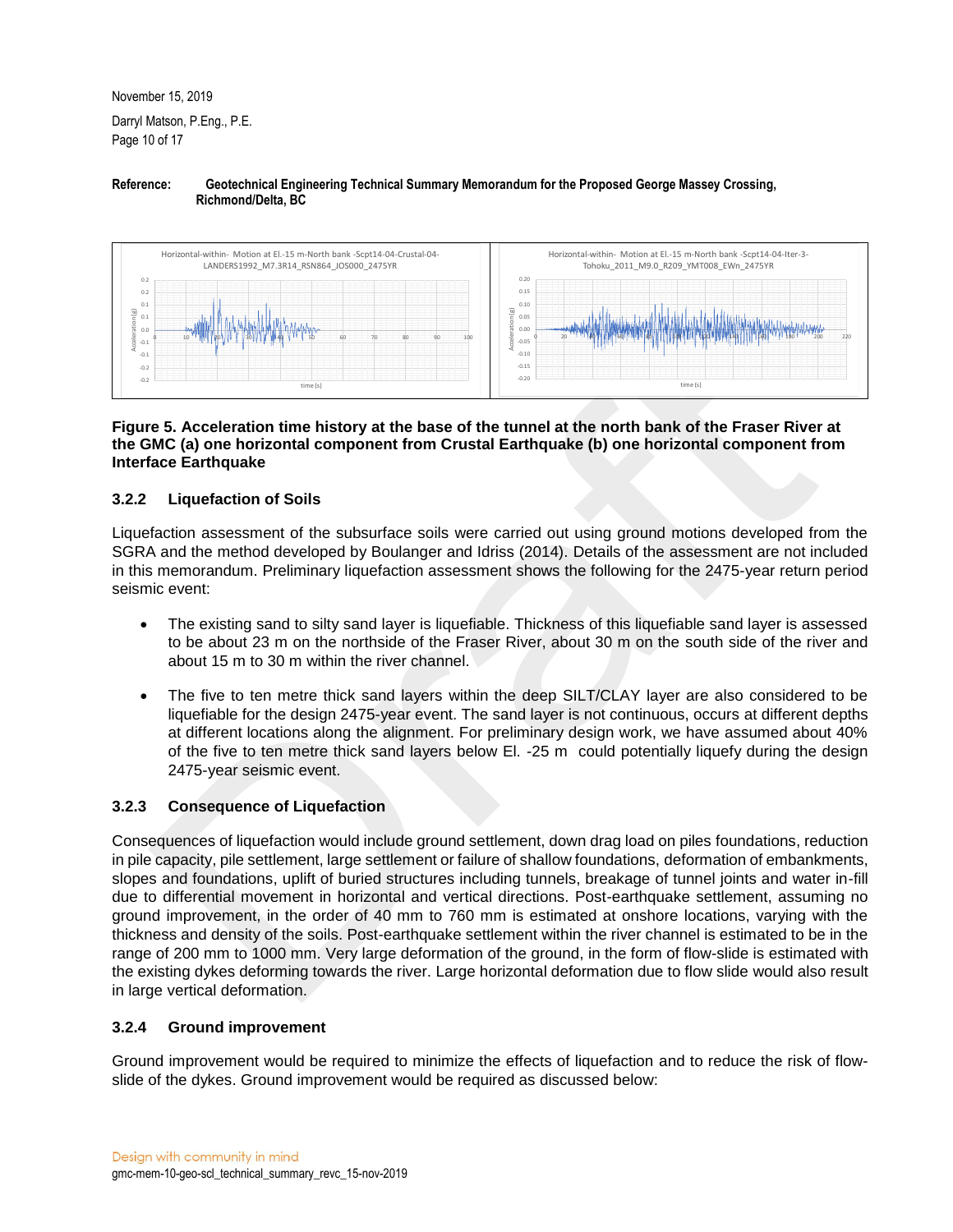November 15, 2019 Darryl Matson, P.Eng., P.E. Page 11 of 17

#### **Reference: Geotechnical Engineering Technical Summary Memorandum for the Proposed George Massey Crossing, Richmond/Delta, BC**

- Deep Bored Tunnel: Ground improvement would be required around the portals, and at each end of the tunnel as it passes through the liquefiable sandy soil layer.
- ITT: Ground improvement would be needed along the entire length of the tunnel to limit the deformation and uplift of the ITT elements.
- Bridge Structure: Ground improvement would be required around select pier foundations to maintain axial and lateral capacities of the structure.

The commonly used ground improvement methods to mitigate the effects of liquefaction include vibroreplacement stone columns, vibro-compaction, dynamic compaction, driving of compaction piles, compaction grouting, jet grouting and soil-cement mixing.

Considering the required depth of ground improvement, cost, environmental impacts and local experience, the vibro-replacement stone column method is considered most suitable for this project for work onshore. For ground improvement within the river channel, either, stone columns or driven compaction piles may be considered. Timber piles or precast concrete piles with a nominal 350 mm diameter may be considered as compaction piles for ground improvement.

Stone columns are typically installed at 2.7 m to 3 m equilateral triangular pattern in plan. Timber and precast concrete compaction piles are typically installed at 1.3 to 1.5 m square grid pattern. For preliminary consideration we have assumed the following depths and width of ground improvement:

- **Deep Bored Tunnel Option:** Ground improvement to El. -30 m. Improvement below the footprint of the twin tunnels, between the tunnels and 20 m wide area on either side of the tunnels.
- **ITT Option:** Ground improvement to El. -30 m onshore and to El. -35 m in-river. Improvement below the footprint of the tunnel and 20 m wide area on either side of the tunnel.
- **Bridge Option:** The proposed bridge piers and abutments are all located onshore and/or in Deas Slough and are assumed to be supported on deep pile foundations. The proposed ground improvement area is rectangular in plan, the footprint of the pile caps and extending outwards from all sides of the outer perimeter of foundation pile groups. For preliminary design, the area of improvement can be taken as the footprint of the pile cap plus 10 m wide envelope, measured from the outer edge of the pile cap. A window, free of stone columns would have to be provided for the installation of each of the foundation piles. For preliminary considerations, the width of the window can be considered as 1.0 m plus the pile diameter. Ground improvement to elevation up to El. -30 m would be required.

## **3.3 STIFFNESS COEFFICIENTS**

l

Dynamic stiffness coefficients for the proposed ITT were developed as requested by the GMC ITT Lead. The coefficients were developed using the procedure of Gazetas, G. (1991)<sup>5</sup>. The coefficients were developed using soil parameters described previously and in the X (longitudinal), Y (transverse) and Z (vertical) directions for

<sup>5</sup> Gazetas, G. (1991). Foundation Vibrations. Foundation Engineering Handbook, edited by Fang, H.Y., Van Nostrand Reinhold, New York.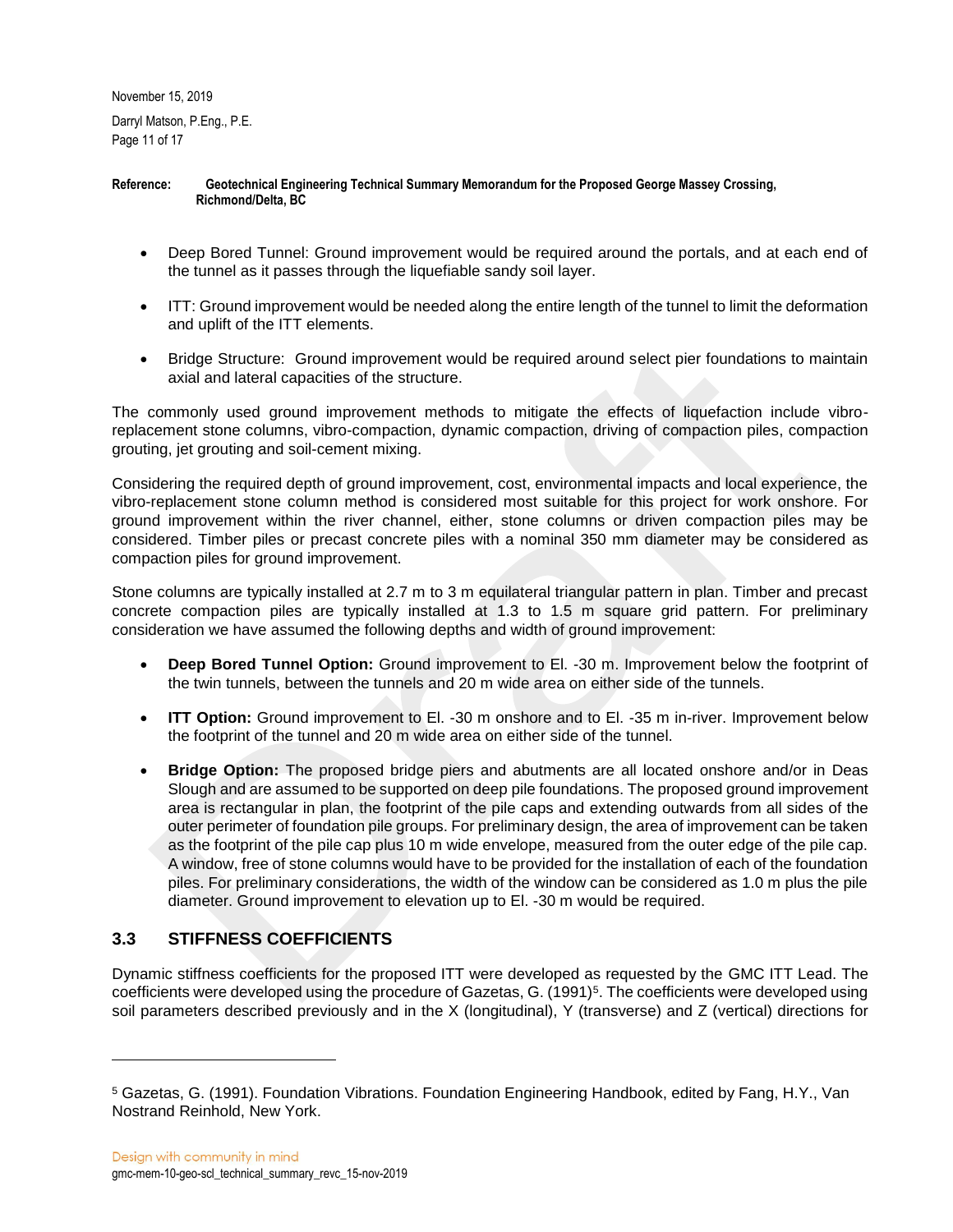November 15, 2019 Darryl Matson, P.Eng., P.E. Page 12 of 17

#### **Reference: Geotechnical Engineering Technical Summary Memorandum for the Proposed George Massey Crossing, Richmond/Delta, BC**

the proposed tunnel elements, each assumed to be 103 m  $\times$  46 m  $\times$  10.2 m (length  $\times$  width  $\times$  height). The estimated dynamic stiffness coefficients are provided in Table 3.

| (a)<br>Deformation<br>For ITT Elements North of<br><b>Direction</b><br>Sta. 117+50 |            | (b)<br>For ITT Elements from<br>Sta. 117+50 to 122+50 | (c)<br>For ITT Elements South of<br>Sta. 122+50 |  |  |
|------------------------------------------------------------------------------------|------------|-------------------------------------------------------|-------------------------------------------------|--|--|
| Vertical, Kz                                                                       | 5,200 MN/m | 2,900 MN/m                                            | 5,200 MN/m                                      |  |  |
| Horizontal<br>Transverse, K <sub>y</sub>                                           | 6,100 MN/m | 3,200 MN/m                                            | 6,100 MN/m                                      |  |  |
| Horizontal<br>Longitudinal, $K_x$                                                  | 6,100 MN/m | 3,200 MN/m                                            | 6,100 MN/m                                      |  |  |

**Table 3. Dynamic Stiffness Coefficients for the Proposed ITT Elements 103 m x 46 m x 10.2 m**

## **3.4 EXCAVATION**

The proposed ITT and DBT options require deep excavations onshore for the approach structures. In addition, excavation of the river bottom would be required for the construction of the ITT tunnel elements. Further, large area of excavation would be required for the construction of a dry dock to fabricate the ITT tunnel elements and then to float them out to the final location of the alignment. Excavation using the tunnel boring machine for the DBT option is not discussed here.

Preliminary analysis shows that the excavation of the trench at the river bottom for the ITT can be sloped at 2H:1V or flatter. Slope stability analysis with 2H:1V underwater slope in sands shows a factor of safety of 1.3 against slope failure for this temporary excavation work. Stability of the existing tunnel and the tunnel protection, including rip-rap, gravel and concrete mattress were considered in selecting a clear distance of 42 m between the existing and the new ITT.

#### **3.4.1 Onshore Excavation Shoring**

Excavation as deep as to elevation -37 m is required onshore for the construction of the tunnel elements and approach structures for the ITT and DBT options. Slope cutting the excavations has been reviewed and ruled out as the site is constrained with the existing highway, adjacent properties, and available space for construction traffic and laydown area. Excavation with vertical shoring wall options were then reviewed. The excavation shoring options reviewed included steel sheet pile walls, reinforced soil-cement mixed walls, jet-grouted reinforced walls, and cement-slurry walls. Shotcrete walls with soil anchor option was assessed to be not suitable for the soil conditions at the site.

The shoring walls would have to be braced either, internally within the excavation or externally. The external support could be another row of buried walls acting as deadman or using soil anchors.

Installation of the ITT sections located outside the existing riverbanks could be carried out by excavating trenches and placing the tunnel sections underwater.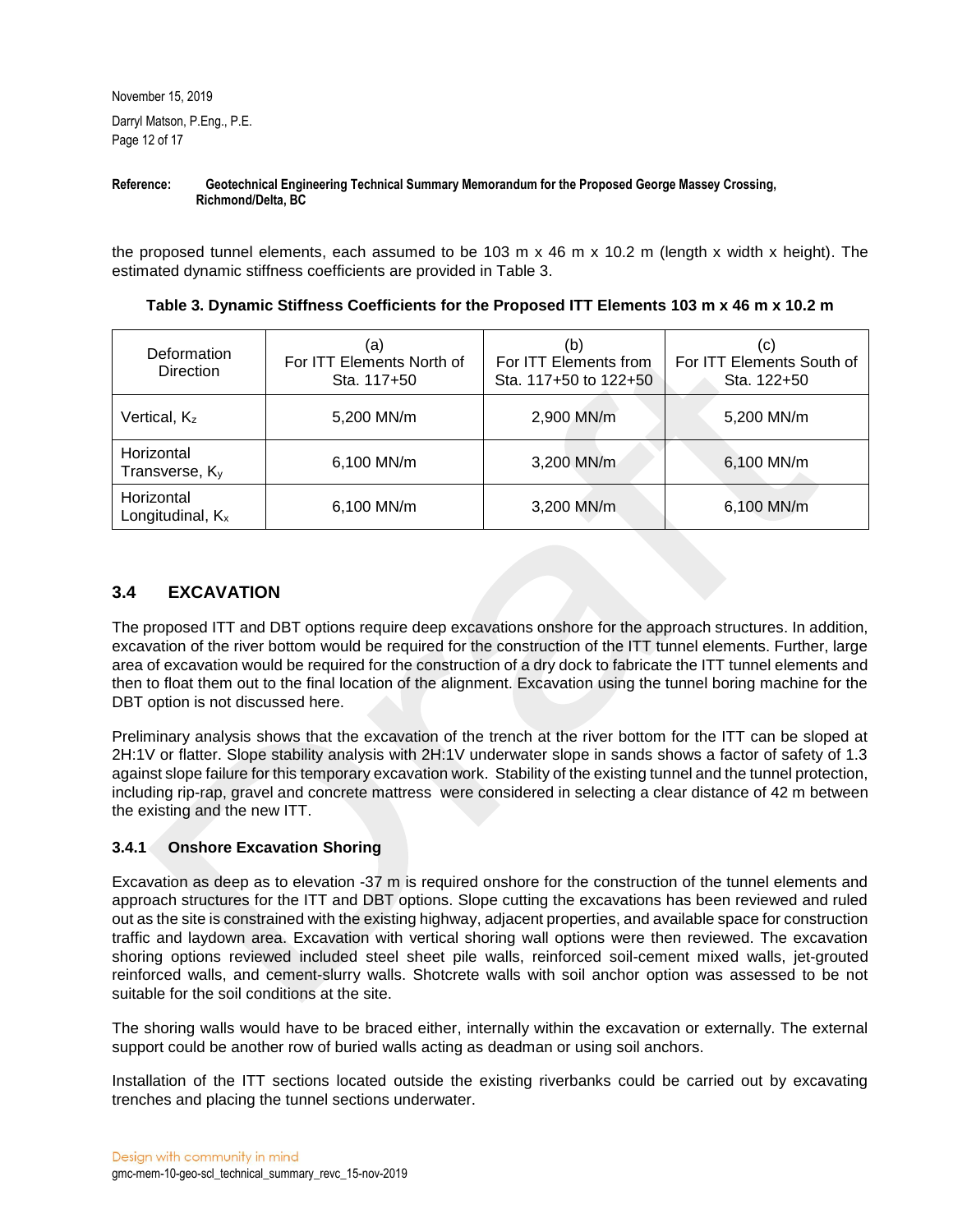November 15, 2019 Darryl Matson, P.Eng., P.E. Page 13 of 17

#### **Reference: Geotechnical Engineering Technical Summary Memorandum for the Proposed George Massey Crossing, Richmond/Delta, BC**

For the approach structures of both, ITT and BT, an important consideration of the excavation shoring works is groundwater cut-off. A dry working surface is required within the excavated areas. Presence of shallow groundwater table, and the presence of the existing tunnel, settlement sensitive buildings, utilities, adjacent infrastructure and agricultural lands require pumping of groundwater from the excavation areas to be limited to as low as practically possible. Otherwise, unacceptable settlement and deformation of structures, road embankments and buried utility lines and drying out of the agricultural lands may occur. The excavation shoring, including the length of the shoring walls, would have to be designed to minimize the volume of groundwater pumping.

The bottom of the sand layer in the boreholes drilled at the Site extended to as deep as to EL. -30 m. To cutoff groundwater seepage the shoring walls could be extended two to three metres below the bottom of the sand layer.

#### **3.4.2 Lateral Earth Pressure Parameters**

Lateral earth pressure for the design of the excavation shoring may be estimated using the parameters provided in this subsection. In providing the parameters it is assumed the walls would deflect sufficiently to mobilize active earth pressure state. This would require horizontal movement in the order of 0.004 times the height at the top of the wall. Water pressure behind the walls would have be included. Further, loading from any construction vehicle and equipment behind the walls should be included as surcharge.

The following parameters may be used for estimating lateral pressure on the shoring walls:

- Above the groundwater level, soil pressure:  $p_a = \gamma H K_a$
- Below the groundwater level, soil pressure:  $p_a = \gamma D_w K_a + (\gamma \gamma_w)(H D_w)K_a$

where:

- H is the height of the wall below the ground surface
- Dw is the groundwater depth (assume a groundwater elevation of El. +2 m)
- $\gamma$  is the unit weight of soil (assume 19 kN/m<sup>3</sup>)
- $\gamma_w$  is unit weight of water (9.8 kN/m<sup>3</sup>)
- $K_a$  is the "active" earth pressure coefficient (assume 0.3).

Increase in earth pressure due to seismic loading is not included for the design of the temporary excavation shoring works.

#### **3.5 BRIDGE FOUNDATIONS**

As the subsurface soils consist of compressible silts and clays, and loose to compact liquefiable sands, the bridge piers and abutments would have to be supported on deep pile foundations. The following pile types have been used in previous major highway bridge projects in Vancouver and the surrounding areas: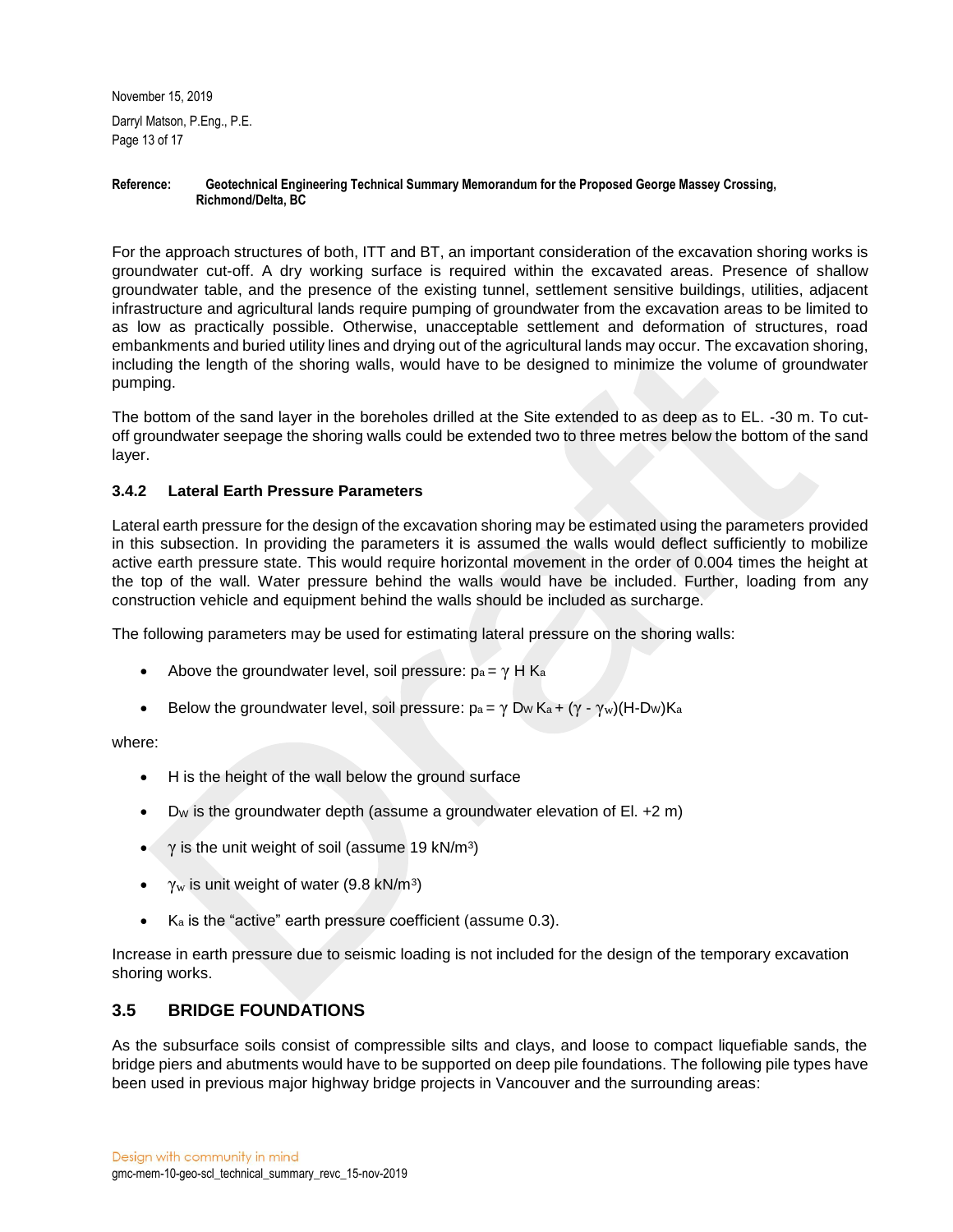November 15, 2019 Darryl Matson, P.Eng., P.E. Page 14 of 17

#### **Reference: Geotechnical Engineering Technical Summary Memorandum for the Proposed George Massey Crossing, Richmond/Delta, BC**

- Driven steel pipe piles with diameters up to 2000 mm
- Bored, cast-in-place concrete piles with diameters up to 2800 mm

#### **3.5.1 Pile Load Test Program at the Project Site on Driven Steel Pipe Pile**

A static pile load test program on a 2 m diameter driven steel pipe pile was completed at the Project site in August 2016. The test pile was driven to approximately 68 m depth below the existing ground surface near the south entrance to the tunnel in Deas Island. The pile was instrumented to obtain friction capacity distribution along the shaft and end bearing at the toe of the pile. The test data indicates a shaft capacity of about 17 to 18 MN and a toe capacity of about 2 to 3 MN for a total capacity of about 20 MN.

#### **3.5.2 Pile Load Test for the Golden Ears Bridge Project on Bored Cast-in-Place Concrete Pile**

Pile load test using "O-cell" method on a nominal 2.5 m diameter 74.5 m long bored pile was completed. The test pile was constructed by vibrating a permanent 2.5 m diameter steel casing to a depth of 21 m and then excavating with a spherical grab to 74.5 m depth. Polymer slurry with a positive head of about 7.5 m above the water table was used to help maintain stability of the hole. From sonar caliper tests, an average shaft diameter below the steel casing was determined to be of 2.6 m (actual diameter of the uncased section varied between 2.5 m and 2.8 m). The subsurface soil conditions at the test- pile location included 17 m of loose to compact silty sand to sand overlying 21 m of compact to dense sand overlying stiff silty clay with intermittent thin silty sandy layers to depth beyond 100 m. The "O-Cell" test data shows a shaft capacity of 58 MN and a toe capacity of 4 MN to a total capacity of 62 MN. The "stiff silty clay with intermittent thin silty sandy layers" at the Golden Ears Bridge site are stiffer (stronger) than the silt/clay found at this Project site.

#### **3.5.3 Preliminary Axial Pile Capacity of Driven Steel Pipe Pile Foundations**

Axial capacities of piles have been calculated using the following methods for driven steel pipe piles:

- Using the results of the static pile load test completed at the Project site
- CPT method (LCPC Bustamante and Gianeselli 1982<sup>6</sup>, Canadian Foundation Engineering Manual, 2006<sup>7</sup> )
- Effective stress (beta) method (Canadian Foundation Engineering Manual, 2006).

Estimated unfactored ultimate axial capacities for driven steel pipe piles, 2500 mm in diameter are provided in Table 4. A minimum pile spacing of 2.5 times to 3 times the pile diameter, centre-to-centre, is typically used for the design of piles in groups. It is assumed the piles would be driven open-ended, then the inside of the piles would be cleaned out and filled with concrete. The clean out and concrete in-fill depth is assumed to be in the range of 6 to 10 times the pile diameter.

l

<sup>6</sup> Bustamante, M. and Gianeselli, L. (1982). "Pile bearing capacity prediction by means of static penetrometer CPT"; Proceedings of the second European symposium on penetration testing, May, 1982.

<sup>7</sup> Canadian Foundation Engineering Manual, 4th Edition (2006). Published by the Canadian Geotechnical Society, c/o BiTech Publishers Ltd., 173 – 11860 Hammersmith Way, Richmond, BC, V7A 5G1.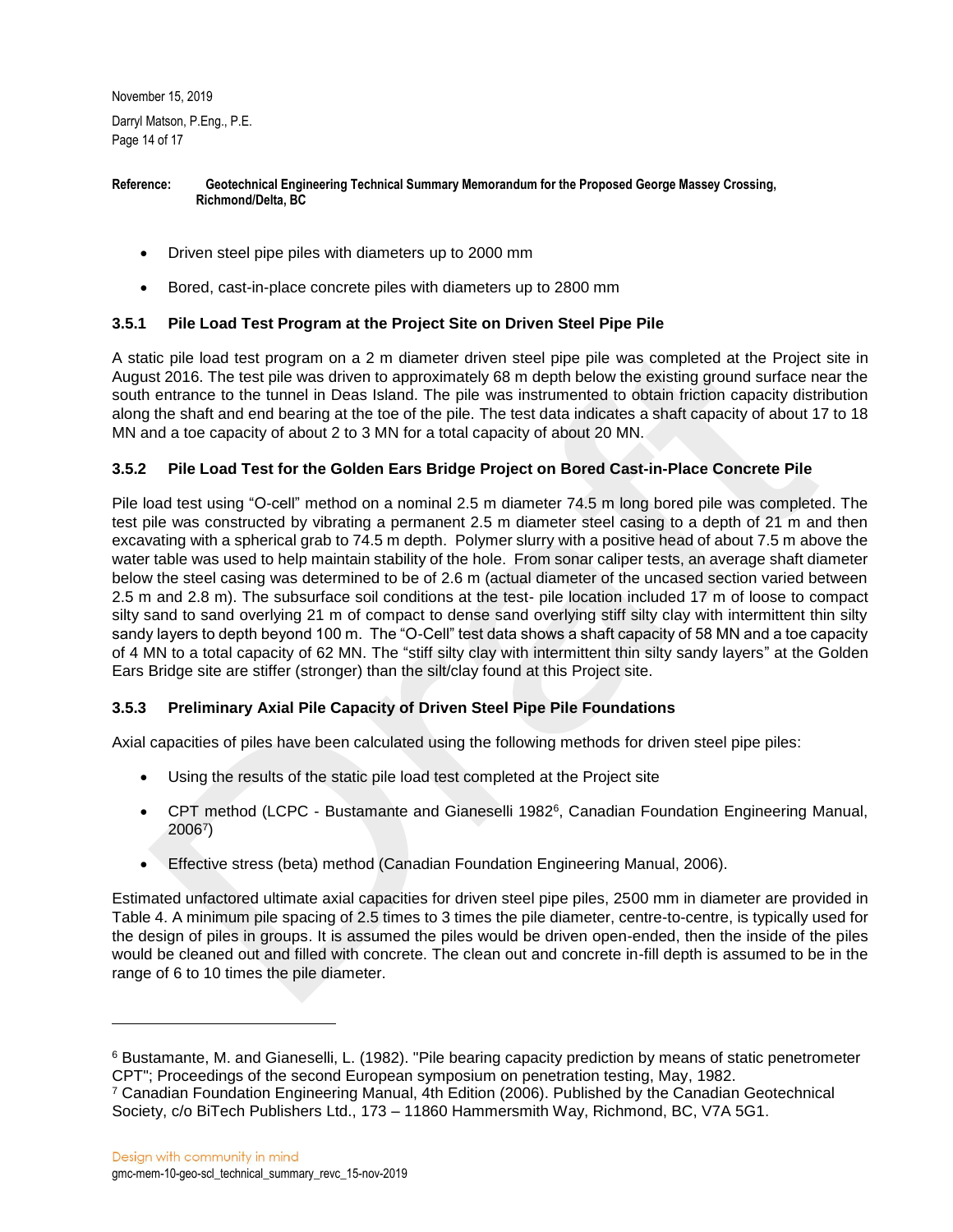November 15, 2019 Darryl Matson, P.Eng., P.E. Page 15 of 17

#### **Reference: Geotechnical Engineering Technical Summary Memorandum for the Proposed George Massey Crossing, Richmond/Delta, BC**

#### **Table 4. Pile Tip Elevation, Embedment Depth and Capacity of 2500 mm Diameter Driven Steel Pipe Piles**

| Location Along Hwy 99 Corridor                | Pile Tip<br>Elevation<br>(m) | Approximate<br>Embedment<br>depth(m) | Ultimate Shaft<br>(Friction)<br>Capacity<br>(MN) | Ultimate<br>Toe<br>Capacity<br>(MN) | Ultimate<br>Capacity<br>(Shaft + Toe)<br>(MN) |
|-----------------------------------------------|------------------------------|--------------------------------------|--------------------------------------------------|-------------------------------------|-----------------------------------------------|
| North Approach                                | $-81$ to $-84$               | 83 to 88                             | 22                                               | 3                                   | 25                                            |
| Near the North Bank of the River              | -76                          | 78                                   | 22                                               | 3                                   | 25                                            |
| Near the South Bank of the River              | -66                          | 68 to 70                             | 22                                               | 3                                   | 25                                            |
| South Approach Near the Deas<br>Slough/Hwy 99 | -85                          | 90                                   | 22                                               | 3                                   | 25                                            |
| Near River Road/Hwy 99                        | -76                          | 80                                   | 22                                               |                                     | 25                                            |

#### **3.5.4 Preliminary Axial Pile Capacity of Bored Cast-in-Place Concrete Pile Foundations**

Axial capacities of bored cast-in-place concrete piles (bored piles) have been calculated using the following methods:

- Review of test data from the "O-cell" test for the Golden Ears bridge, in consideration of the difference in subsurface soil and geology between the two project sites
- CPT method (LCPC Bustamante and Gianeselli 1982<sup>8</sup>, Canadian Foundation Engineering Manual, 2006<sup>9</sup> )
- Total stress (alpha) method (Canadian Foundation Engineering Manual, 2006).

Estimated unfactored ultimate axial capacities for the bored piles, 2500 mm in diameter are provided in Table 5. A minimum pile spacing of 2.5 times to 3 times the pile diameter, centre-to-centre, is typically used for the design of piles in groups.

#### **Table 5. Pile Tip Elevation, Embedment Depth and Capacity of 2500 mm Diameter Bored Piles**

l

<sup>8</sup> Bustamante, M. and Gianeselli, L. (1982). "Pile bearing capacity prediction by means of static penetrometer CPT"; Proceedings of the second European symposium on penetration testing, May, 1982. <sup>9</sup> Canadian Foundation Engineering Manual, 4th Edition (2006). Published by the Canadian Geotechnical Society, c/o BiTech Publishers Ltd., 173 – 11860 Hammersmith Way, Richmond, BC, V7A 5G1.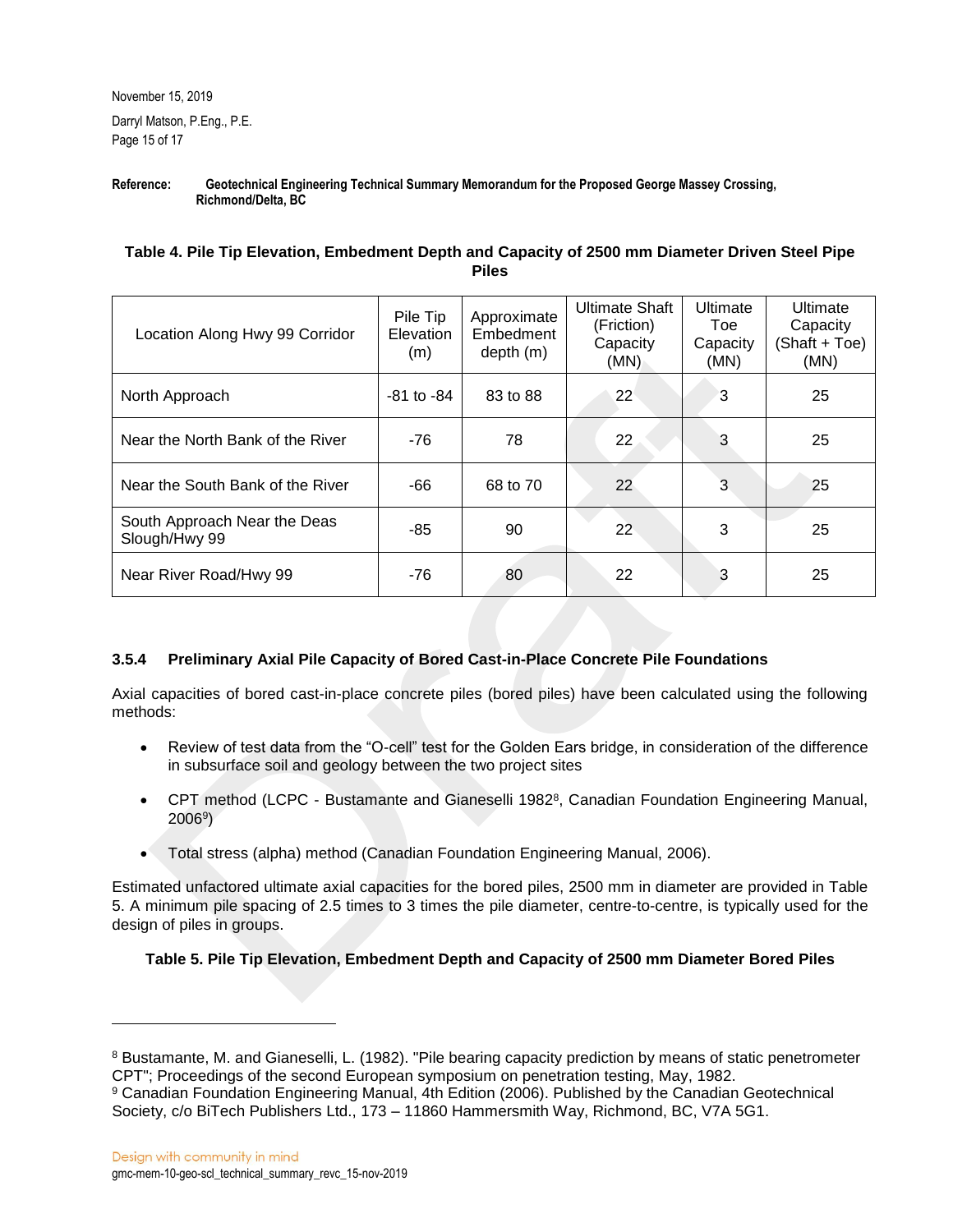November 15, 2019 Darryl Matson, P.Eng., P.E. Page 16 of 17

#### **Reference: Geotechnical Engineering Technical Summary Memorandum for the Proposed George Massey Crossing, Richmond/Delta, BC**

| Location Along Hwy 99 Corridor                | Pile Tip<br>Elevation<br>(m) | Approximate<br>Embedment<br>depth(m) | Ultimate Shaft<br>(Friction)<br>Capacity<br>(MN) | Ultimate<br>Toe<br>Capacity<br>(MN) | Ultimate<br>Capacity<br>(Shaft + Toe)<br>(MN) |
|-----------------------------------------------|------------------------------|--------------------------------------|--------------------------------------------------|-------------------------------------|-----------------------------------------------|
| North Approach                                | $-81$ to $-84$               | 83 to 88                             | 34 to 40                                         | 2 to 4                              | 36 to 42                                      |
| Near the North Bank of the River              | -76                          | 78                                   | 35 to 36                                         | $2$ to 5                            | 38 to 40                                      |
|                                               | -66                          | 68 to 70                             | 28 to 32                                         | $2$ to 4                            | 32 to 34                                      |
| Near the South Bank of the River              | -70                          | 72 to 74                             | 29 to 34                                         | $2$ to 4                            | 33 to 36                                      |
|                                               | -75                          | 77 to 79                             | 31 to 39                                         | 1 to 4                              | 35 to 40                                      |
| South Approach Near the Deas<br>Slough/Hwy 99 | -85                          | 90                                   | 38 to 43                                         | 1 to $5$                            | 41 to 44                                      |
| Near River Road/Hwy 99                        | -76                          | 80                                   | 35 to 38                                         | $2$ to 5                            | 40                                            |

## **3.6 INSTRUMENTATION AND MONITORING**

Geotechnical instrumentation would be required to measure groundwater levels, surface and subsurface movement, movement of existing tunnel and other infrastructure during construction. Performance requirements and tolerable deformation of the existing tunnel could be established. The objective is for the construction contractor to implement construction means and methods to avoid or limit movements or deformation of the existing tunnel and other structures to values lower than the threshold values. Instrumentation that could be used includes the following:

- **Inclinometers**
- Ground Deformation Monitoring Points (GDMP): consist of a capped steel pipe installed in the ground to monitor vertical deformation (settlement or heave) of the ground at or near the ground surface.
- Surface Monitoring Points (SMP): consist of PK survey nails driven into the pavement to monitor vertical deformation (settlement or heave) of the pavement at the ground surface. SMPs could be installed in an array across Highway 99 approach to the existing tunnel. Since pavement can "bridge" underlying soil displacements (i.e., ground settlements do not immediately show at the pavement surface), it would be worthwhile to occasionally pair an GDMP with an SMP array to monitor soil displacements below the pavement.